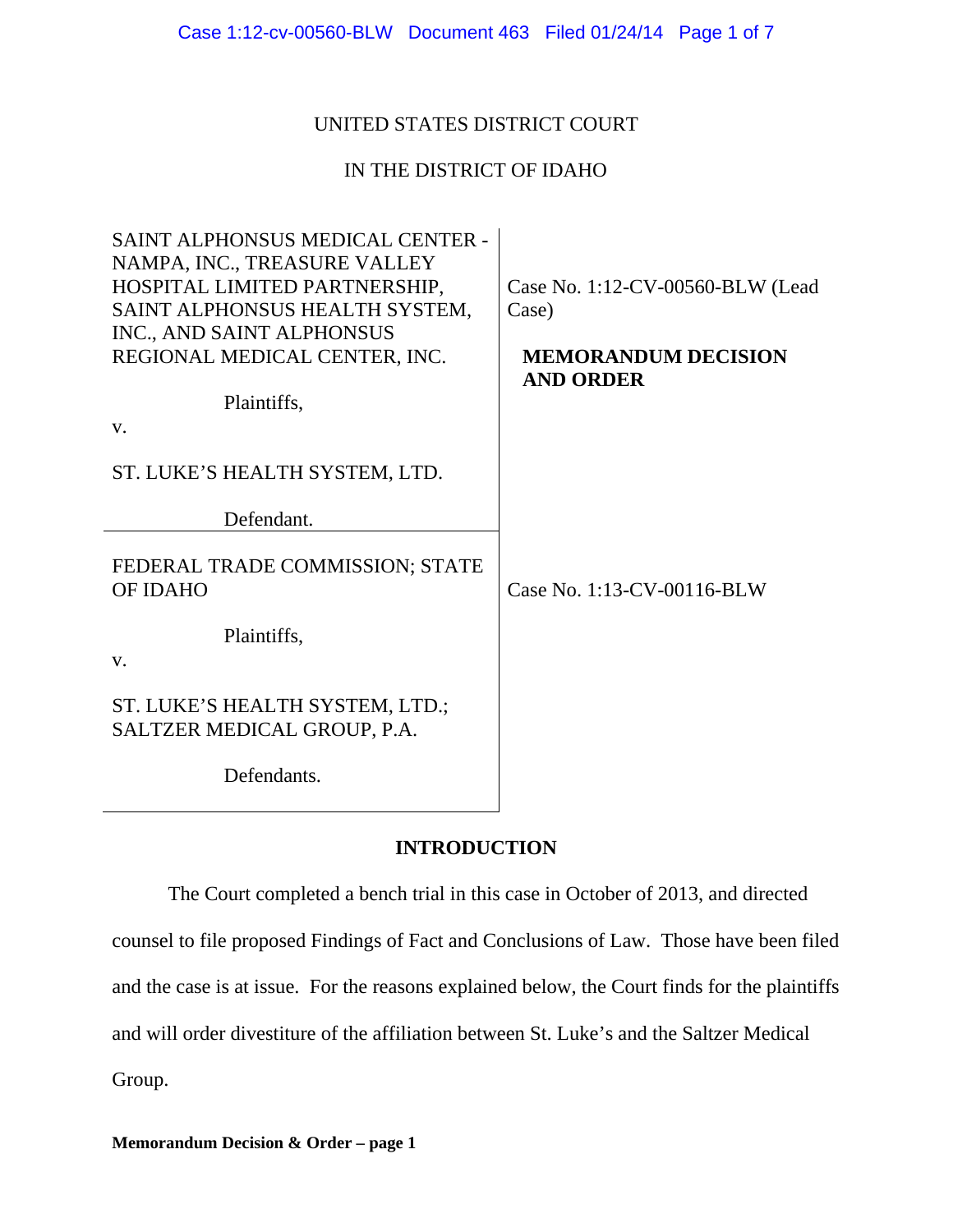### **SUMMARY OF ANALYSIS**

 For years, health care costs have exceeded the inflation rate. Americans spend more on health care than the next 10 biggest spenders combined – a list that includes Japan, Germany, France and the U.K. – yet we lag behind many of them on quality and patient outcomes. In Idaho, the quality of our health care is outstanding, but we pay substantially more than the national average for that quality.

 Among the experts, there is a rough consensus on a solution to the cost and quality concerns nationwide. They advocate moving away from our present fee-for-service health insurance reimbursement system that rewards providers, not for keeping their patients healthy, but for billing high volumes of expensive medical procedures. A far better system would focus on maintaining a patient's health and quality of life, rewarding successful patient outcomes and innovation, and encouraging less expensive means of providing critical medical care. Such a system would move the focus of health care back to the patient, where it belongs.

 In fact, there is a broad if slow movement to such a system. It will require a major shift away from our fragmented delivery system and toward a more integrated system where primary care physicians supervise the work of a team of specialists, all committed to a common goal of improving a patient's health.

 St. Luke's saw this major shift coming some time ago. And they are to be complimented on their foresight and vision. They started purchasing independent physician groups to assemble a team committed to practicing integrated medicine in a system where compensation depended on patient outcomes.

#### **Memorandum Decision & Order – page 2**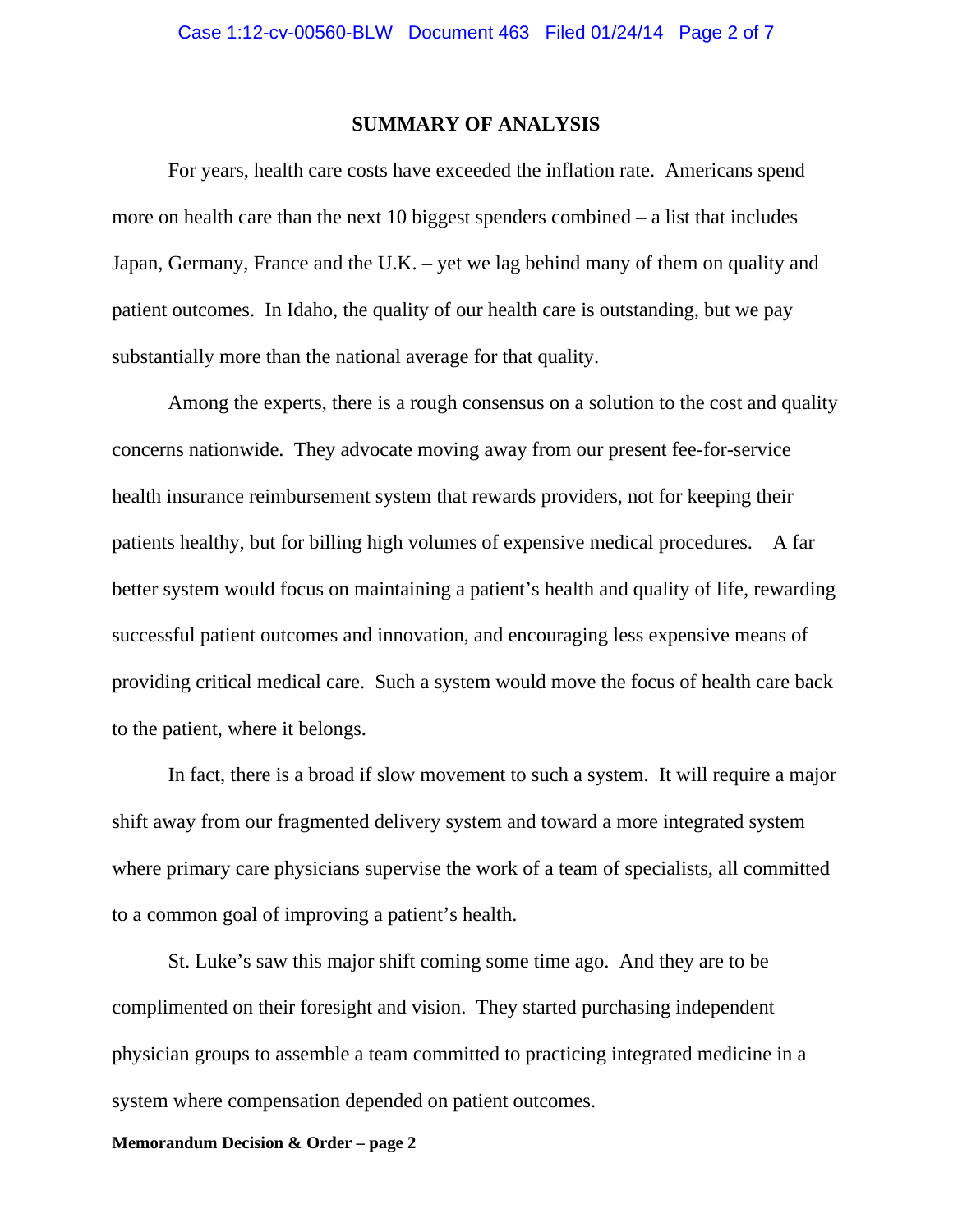### Case 1:12-cv-00560-BLW Document 463 Filed 01/24/14 Page 3 of 7

 In Nampa, they acquired the Saltzer Medical Group ("the Acquisition"). The combined entity now includes 80% of the primary care physicians in Nampa. Its size, and the sterling reputations of Saltzer and St. Luke's, make it the dominant provider in the Nampa area for primary care, and give it significant bargaining leverage over health insurance plans.

 These circumstances prompted the Federal Trade Commission (FTC), and a group of other health care providers including St. Alphonsus and Treasure Valley Hospital, to file this lawsuit claiming that the Acquisition violated the antitrust laws. They ask the Court to unwind the deal.

 The antitrust laws essentially require the Court to predict whether the deal under scrutiny will have anticompetitive effects. The Court predicts that it will. Although possibly not the intended goal of the Acquisition, it appears highly likely that health care costs will rise as the combined entity obtains a dominant market position that will enable it to (1) negotiate higher reimbursement rates from health insurance plans that will be passed on to the consumer, and (2) raise rates for ancillary services (like x-rays) to the higher hospital-billing rates.

 The Acquisition was intended by St. Luke's and Saltzer primarily to improve patient outcomes. The Court is convinced that it would have that effect if left intact, and St. Luke's is to be applauded for its efforts to improve the delivery of health care in the Treasure Valley. But there are other ways to achieve the same effect that do not run afoul of the antitrust laws and do not run such a risk of increased costs. For all of these reasons, the Acquisition must be unwound.

#### **Memorandum Decision & Order – page 3**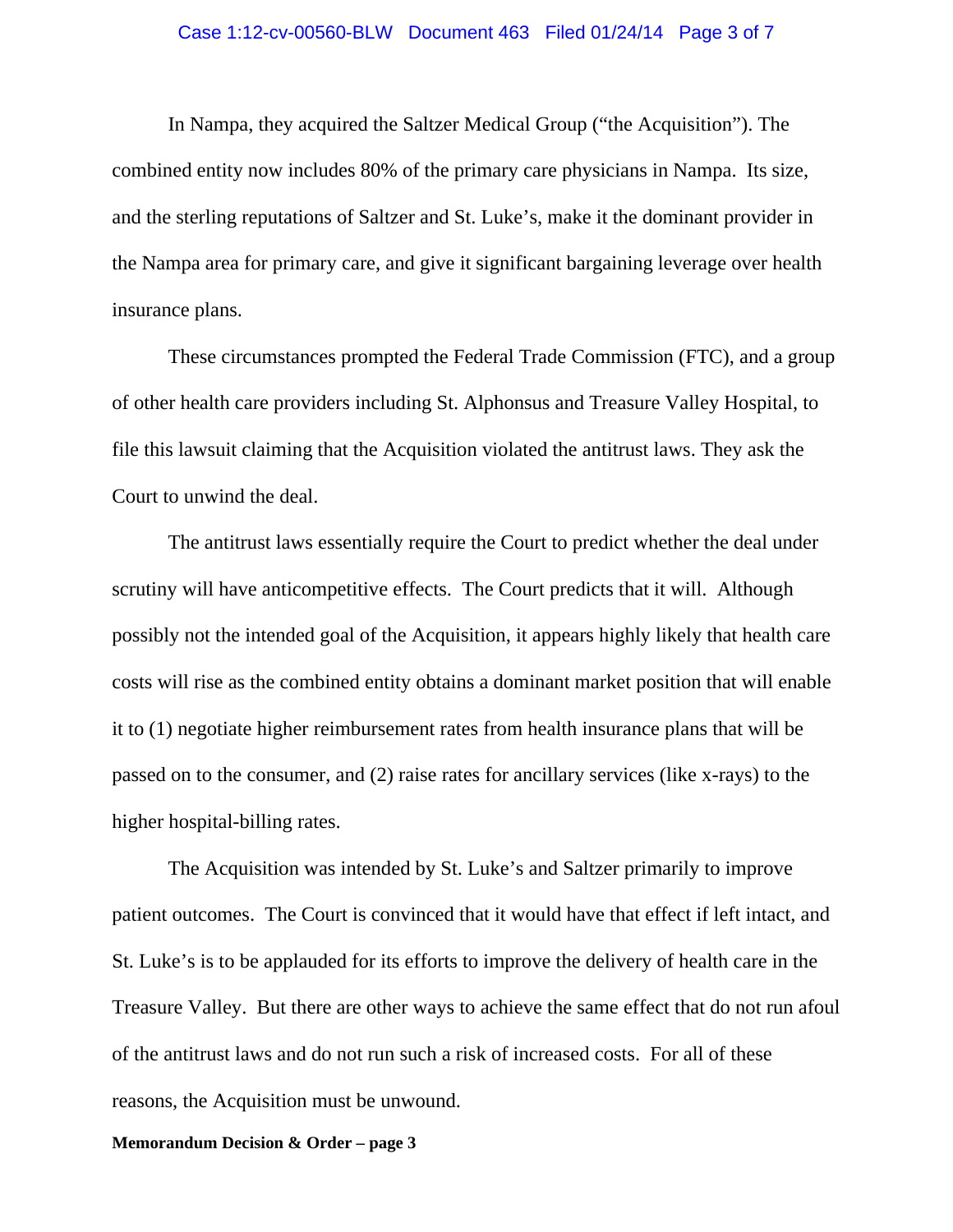### Case 1:12-cv-00560-BLW Document 463 Filed 01/24/14 Page 4 of 7

For all of the reasons set forth in the Findings of Fact and Conclusions of Law which will be separately filed in accordance with this decision, the Court finds that the Acquisition violates § 7 of the Clayton Act and the Idaho Competition Act. The Court will permanently enjoin the Acquisition under § 7 of the Clayton Act and the Idaho Competition Act. The Court will order St. Luke's to fully divest itself of Saltzer's physicians and assets and take any further action needed to unwind the Acquisition. While the plaintiffs ask the Court to order St. Luke's to notify the Government plaintiffs in advance of any future acquisitions of physician groups, the Court does not find such a remedy appropriate.

## **DISCUSSION REGARDING CONFIDENTIAL INFORMATION**

The Court has prepared detailed Findings of Fact and Conclusions of Law which have not been included in this decision . Those Findings and Conclusions contain material deemed sensitive and confidential by the parties and by third parties. As the Court has explained in prior decisions, the presumption of openness requires the proponent of sealing testimony or exhibits to demonstrate a "compelling reason" to do so. The case law holds that compelling reasons exist to seal trial material when the material contains sensitive trade secrets that could cause substantial harm if publically disseminated. *See Kamakana v. City & County of Honolulu,* 447 F.3d 1172, 1178-1180 (9th Cir. 2006). This Court is required to "articulate the factual basis for its ruling, without relying on hypothesis or conjecture." *Pintos v. Pacific Creditors Ass'n*, 605 F.3d 665, 679 (9th Cir. 2009).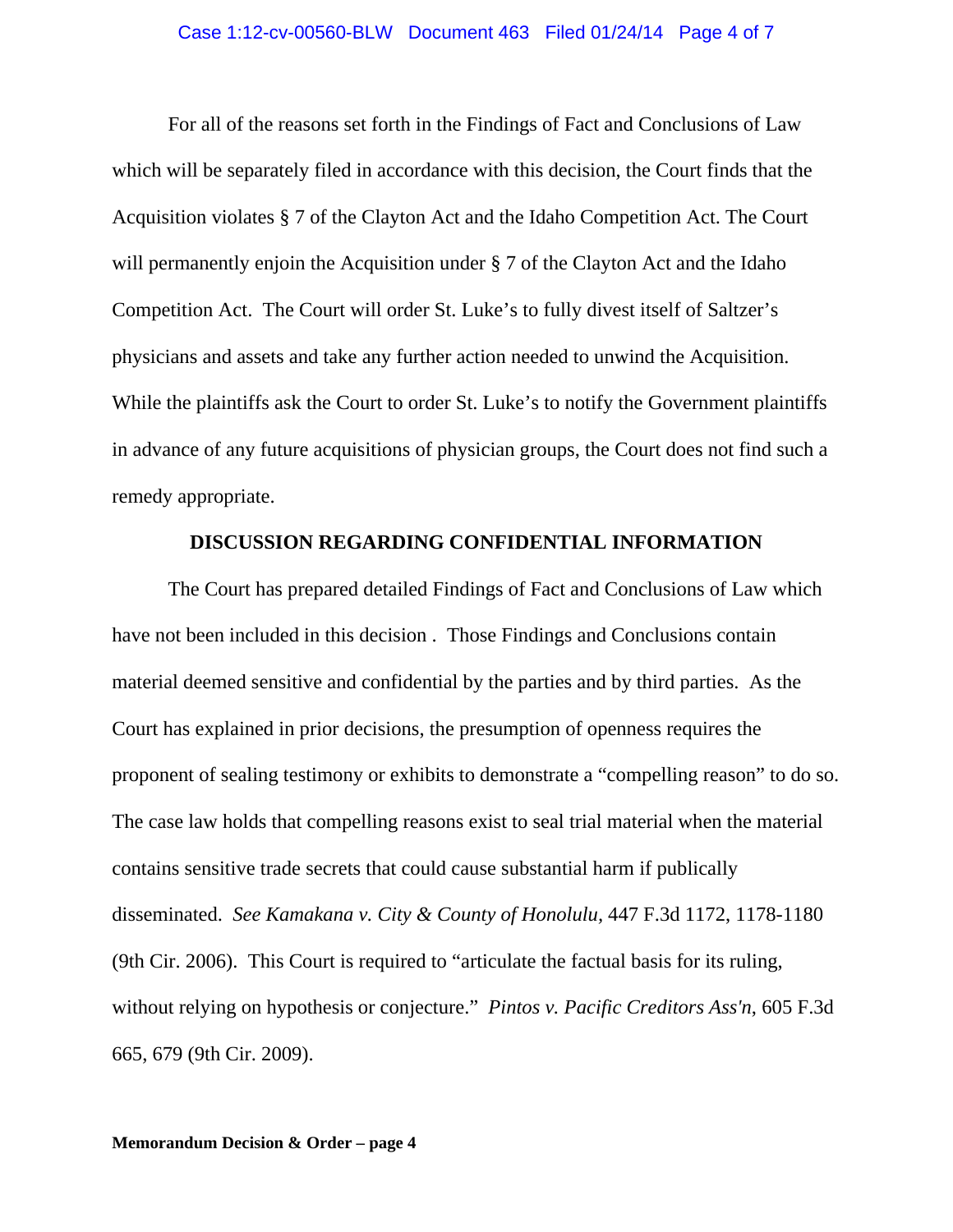### Case 1:12-cv-00560-BLW Document 463 Filed 01/24/14 Page 5 of 7

As applied to this case, the potentially sensitive material involves some combination of (1) negotiation strategy, (2) financial projections, and/or (3) personal compensation information. With the legal standard set forth above in mind, the Court reviewed its Findings of Fact and Conclusions of Law, and determined that it should be released to the public without any redactions despite the claim that the materials referenced in the decision are sensitive and confidential.

The Court is concerned, however, that the parties and third parties have not had any opportunity to object to this analysis. Accordingly, the Court will file the Findings of Fact and Conclusions of Law as a sealed document, with no access by the public, the parties, or counsel. The Court will direct the Clerk to provide copies by e-mail only to counsel. The Court will include in that distribution list the third parties whose information was provided under seal to the Court.

The Court will direct the parties and third parties to file any objections on or before January 27, 2014. Any objections must be strictly limited to (1) identifying those portions of the Findings of Fact and Conclusions of Law that the party or third party seeks to have redacted and (2) explaining why there are compelling reasons to do so. Absolutely no other arguments will be allowed. The opportunity to make other arguments will be provided in the ordinary course of the proceedings after the final version is filed and made public. As set forth above, counsel must make a compelling case for any redactions. The Court will review the objections and determine if any redactions need to be made before the decision is filed in an unsealed form.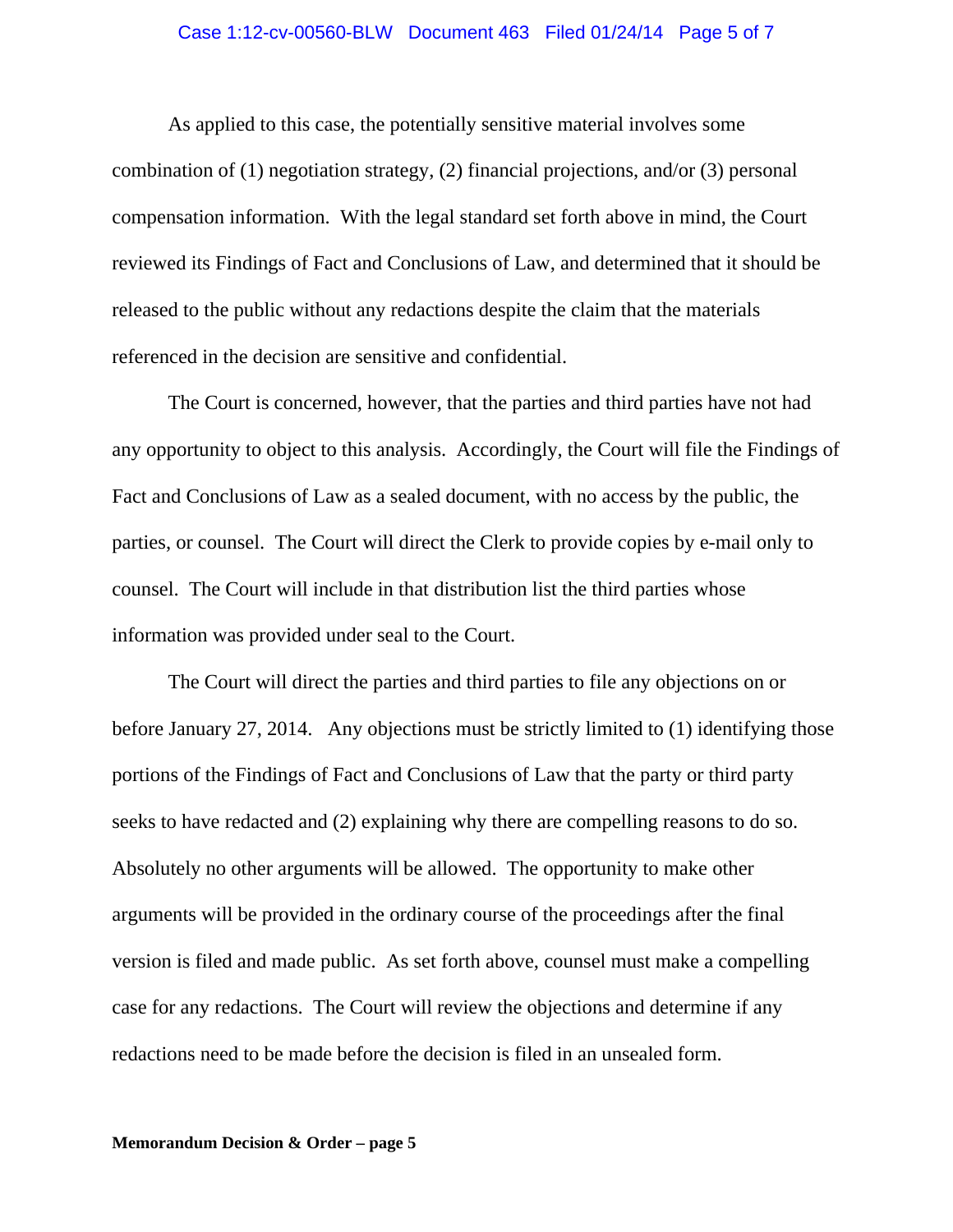This dispute over redactions, however, will not change the result in the case. The

Court has summarized its analysis above with the understanding that shortly it will be set

forth in much greater detail in publicly filed Findings of Fact and Conclusions of Law.

## **ORDER**

In accordance with the Memorandum Decision set forth above,

NOW THEREFORE IT IS HEREBY ORDERED, that the Clerk file and seal the

accompanying Findings of Fact and Conclusions of Law.

IT IS FURTHER ORDERED, that the Clerk provide copies by e-mail only to the

following:

Bryan Nickles <br/>ban@dukescanlan.com>, Ben Keith <br/> <br/> <br/> <br/> <br/>Subsettley.com>, Chris Boisvert <crb@powerstolman.com>, David Ettinger <dettinger@honigman.com>, Jack Bierig <jbierig@sidley.com>, Jessica Fitzpatrick <jfitzpat@sidley.com>, Jennifer Schwartz <jls@powerstolman.com>, Jessica Rothenberg <jrothenberg@sidley.com>, Keely Duke <ked@dukescanlan.com>, Kevin Scanlan <kjs@dukescanlan.com>, Kathleen Rockwell <krockwell@sidley.com>, Lara Phillip <lara.phillip@honigman.com>, "Hammond, Nancy J." <NJHAMMOND@stoel.com>, "Paul Fabien" <pfabien@honigman.com>, "Portia L. Rauer" <plr@powerstolman.com>, Raymond Powers <rdp@powerstolman.com>, "Glover, Ryan J." <RJGLOVER@stoel.com>, Sandee Stogsdill <sls@dukescanlan.com>, "Berry, Sara M." <SMBERRY@stoel.com>, Stacy Pepper <spepper@sidley.com>, Scott Stein <sstein@sidley.com>,tgreene2@ftc.gov, pherrick@ftc.gov, brett.delange@ag.idaho.gov, dlitvack@ftc.gov, warends@gklaw.com, colleen.zahn@ag.idaho.gov, ewilson@gklaw.com, koconnor@gklaw.com, dnoble@ftc.gov, carl.withroe@ag.idaho.gov, hsu@ftc.gov, maccornero@ftc.gov, mperry@ftc.gov, rschroeder@ftc.gov, syrena.hargrove@usdoj.gov, bkeith@sidley.com, cschafer@sidley.com, tflint@sidley.com, bjulian@ajhlaw.com, sdiddle@eberle.com, kgourley@idalaw.com, jwsinclair@hollandhart.com, mlw@elamburke.com

IT IS FURTHER ORDERED, that on or before January 27, 2014, the parties and

third parties shall file any objections, limited strictly to identifying those portions of the